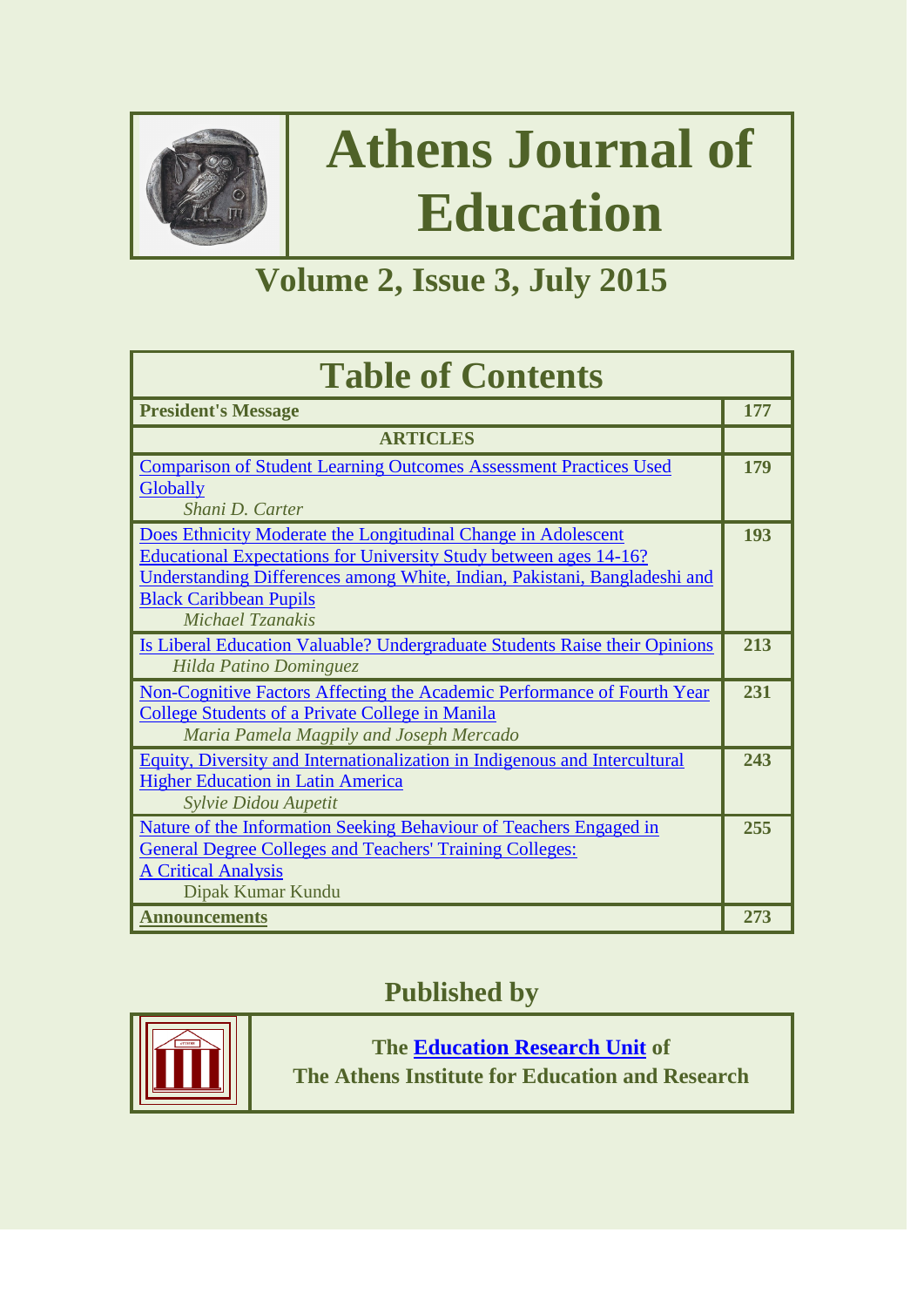Athens Journal of Education: A Journal of [The Education Research Unit](http://www.atiner.gr/EDUCATION-UNIT.htm) of The Athens Institute for Education and Research ISSN NUMBER: 2241-7958 DOI: 10.30958/aje

#### **Editors**

- **Dr. Alexander Makedon,** Head, [Education Research Unit,](http://www.atiner.gr/docs/EDUCATION_UNIT.htm) ATINER & Professor of Philosophy of Education, Arellano University in Manila, Philippines.
- **Dr. Julia Underwood,** Professor, Azusa Pacific University, USA.

#### **Editorial and Reviewers' Board**

**http://www.athensjournals.gr/athens-journal-of-education/editorialand-reviewers-board-of-the-education-journal**

> **Managing Editor** Ms. Afrodete Papanikou **Offices** Athens Institute for Education and Research 8 Valaoritou Street, 10671 Athens, Greece Phone: + 30 210 3634210 Fax + 30 210 3634209 Email: [education-journal@atiner.gr](mailto:education-journal@atiner.gr) URL:<http://www.atiner.gr/journals/education.htm>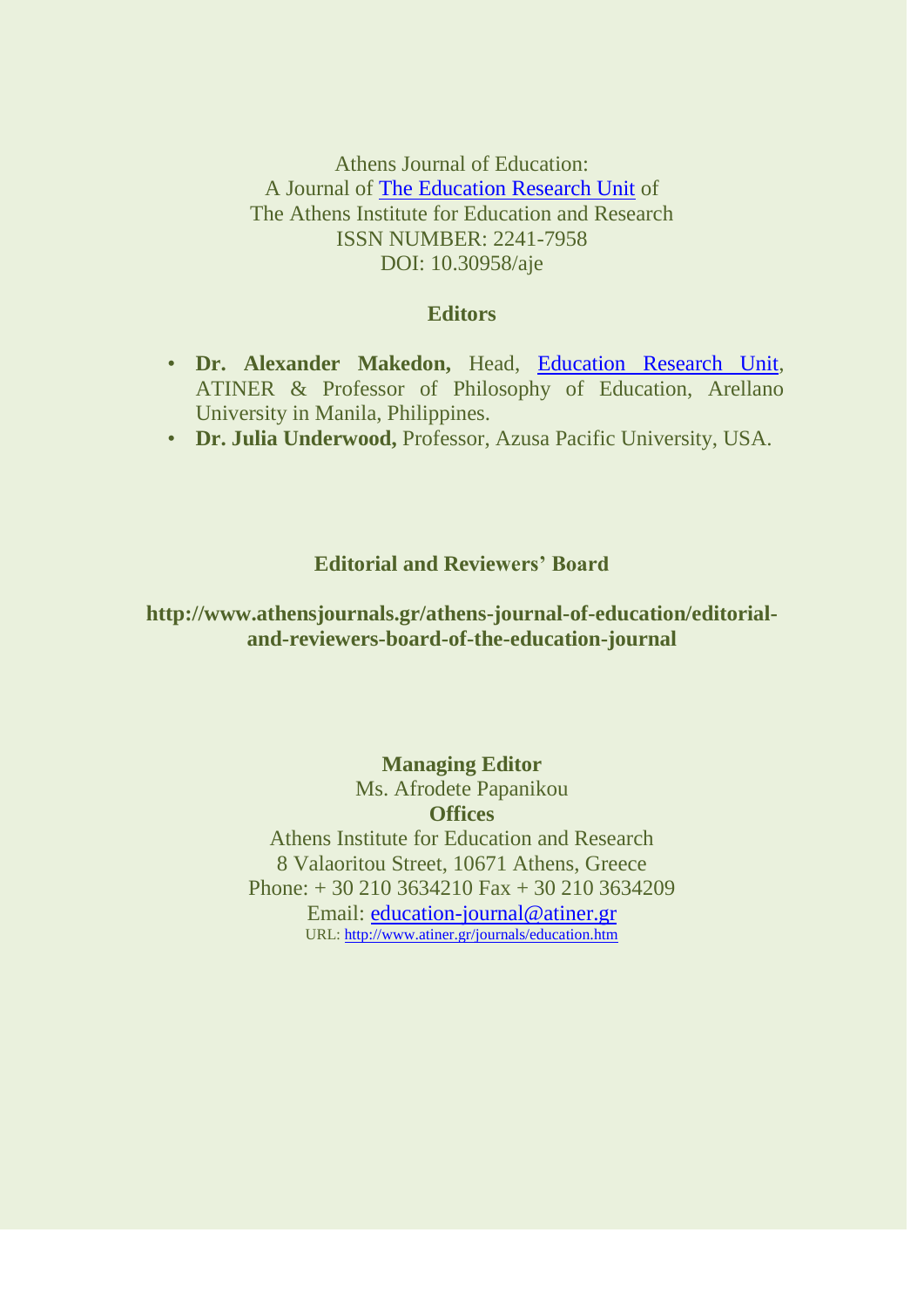## *Athens Journal of Education* **Volume 2, Issue 3, July 2015**

| <b>Table of Contents</b>                                                   |     |
|----------------------------------------------------------------------------|-----|
| <b>President's Message</b>                                                 | 177 |
| <b>ARTICLES</b>                                                            |     |
| <b>Comparison of Student Learning Outcomes Assessment Practices Used</b>   | 179 |
| Globally                                                                   |     |
| Shani D. Carter                                                            |     |
| Does Ethnicity Moderate the Longitudinal Change in Adolescent              | 193 |
| <b>Educational Expectations for University Study between ages 14-16?</b>   |     |
| Understanding Differences among White, Indian, Pakistani, Bangladeshi and  |     |
| <b>Black Caribbean Pupils</b>                                              |     |
| Michael Tzanakis                                                           |     |
| Is Liberal Education Valuable? Undergraduate Students Raise their Opinions | 213 |
| Hilda Patino Dominguez                                                     |     |
| Non-Cognitive Factors Affecting the Academic Performance of Fourth Year    | 231 |
| <b>College Students of a Private College in Manila</b>                     |     |
| Maria Pamela Magpily and Joseph Mercado                                    |     |
| Equity, Diversity and Internationalization in Indigenous and Intercultural | 243 |
| <b>Higher Education in Latin America</b>                                   |     |
| Sylvie Didou Aupetit                                                       |     |
| Nature of the Information Seeking Behaviour of Teachers Engaged in         | 255 |
| <b>General Degree Colleges and Teachers' Training Colleges:</b>            |     |
| <b>A Critical Analysis</b>                                                 |     |
| Dipak Kumar Kundu                                                          |     |
| <b>Announcements</b>                                                       | 273 |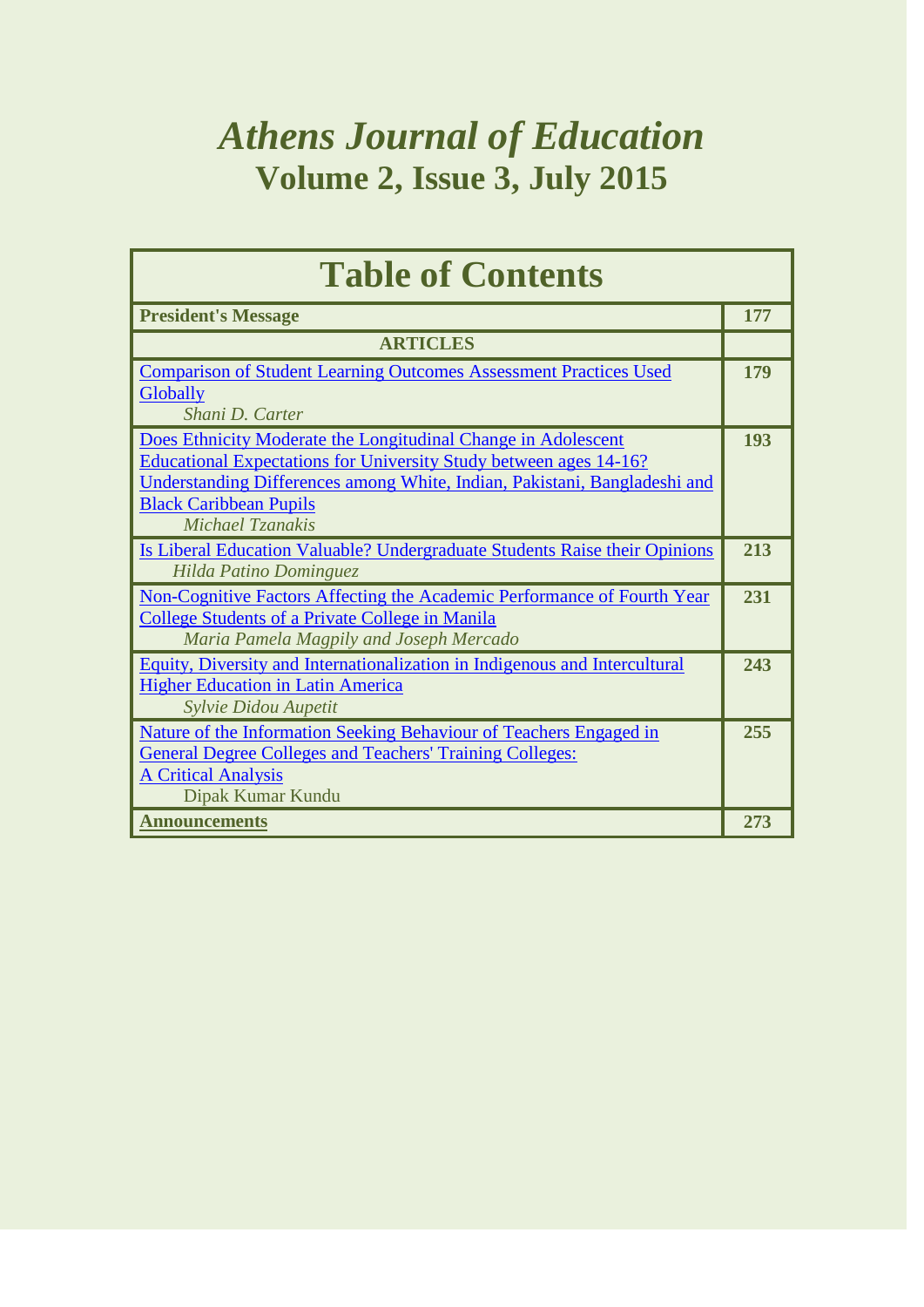